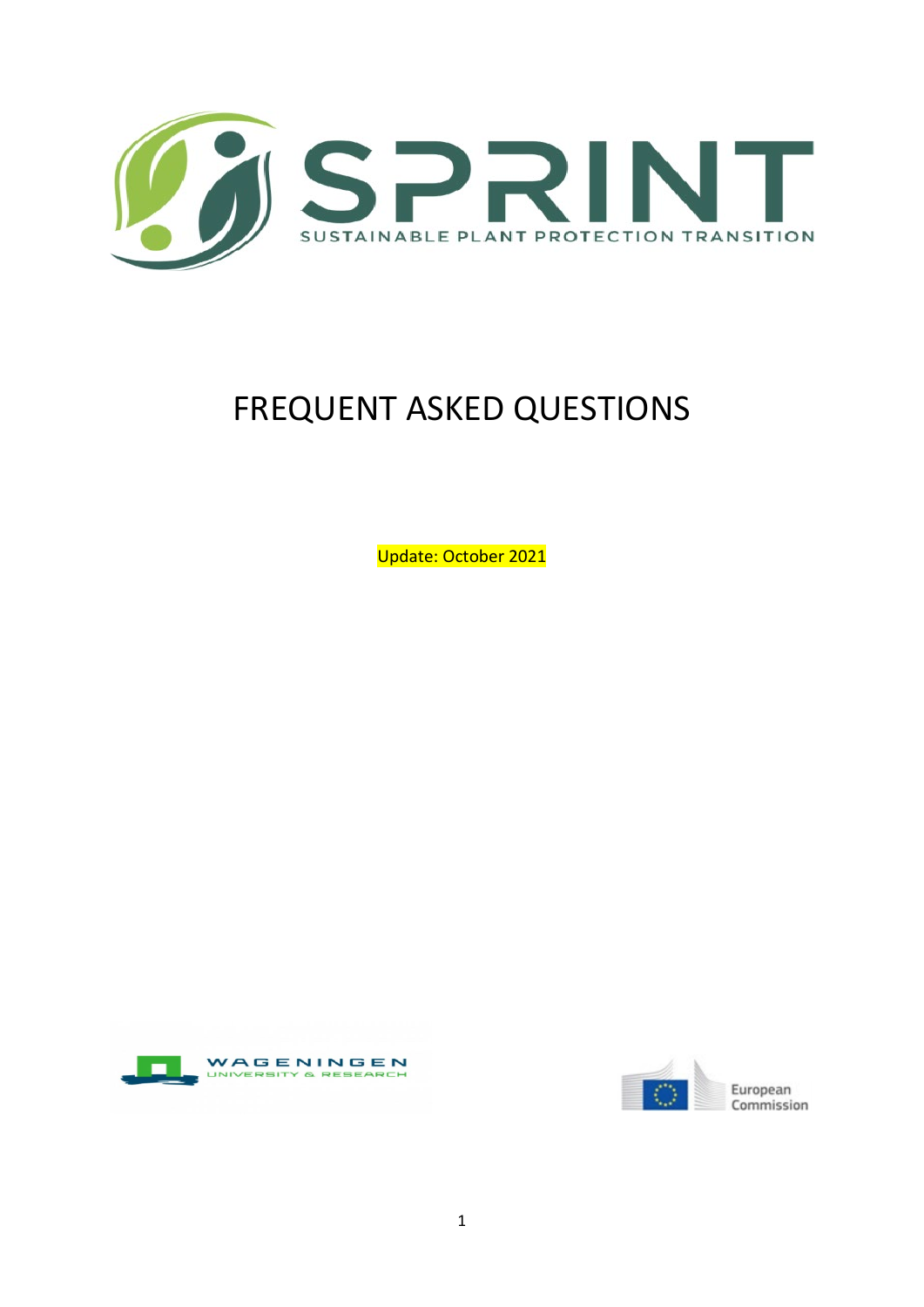**This FAQ is a collection of questions and answers on H2020 Financial Issues regarding the SPRINT PROJECT and will be regularly updated. This document is intended to clarify problematic areas but is not legally binding.** 

# **INDEX OF QUESTIONS**

| <b>Calculating Personnel cost</b>                      | 3  |
|--------------------------------------------------------|----|
| SME owners declaring personnel cost                    | 3  |
| Cost of equipment reporting                            | 3  |
| <b>Time Sheets</b>                                     | 4  |
| Summary table with options for involving third parties | 5  |
| <b>Subcontracting questions</b>                        | 6  |
| Equipment                                              | 8  |
| <b>Budget Transfer</b>                                 | 9  |
| <b>Reporting</b><br><b>NEW</b>                         | 10 |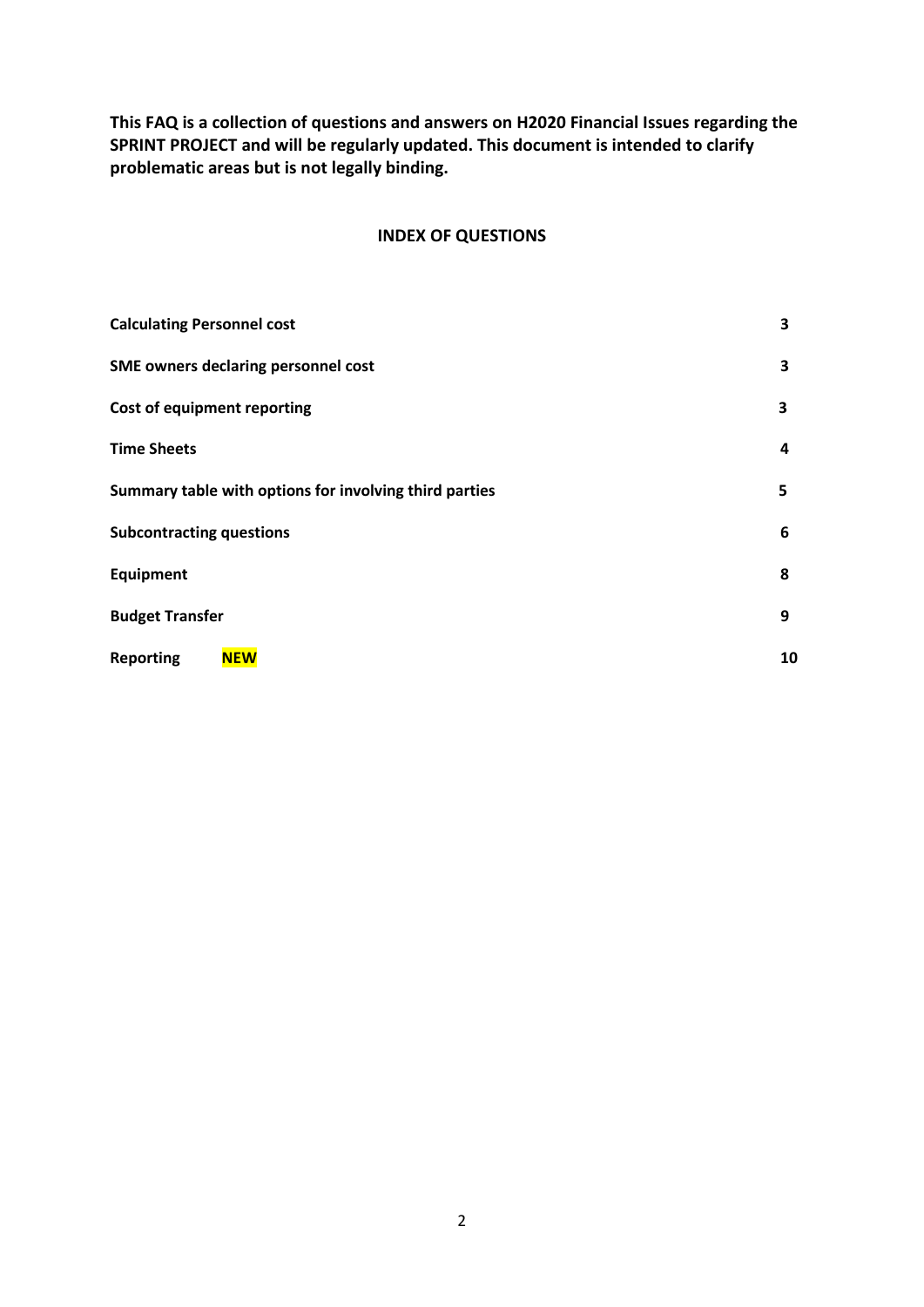# **Calculating Personnel cost:**

A: general case – hourly rate calculated as defined in the model GA – **ACTUAL COSTS**

For the number of **actual annual productive hours** there are three options

(i) 1720 hours (fixed number of hours for persons working full time; or corresponding prorata for persons working part time) - You must use this option if the employment contract does not specify the working time conditions or if the 'annual workable hours' cannot be determined Example: - 40-hour-week – contract over 32 hours corresponds to 80% of the 40-hourweek – 100\*32:40=80% - annual productive hours: 1376 (=80% of 1720) 1720 is a fixed number used to calculate your hourly rate; your actual productive hours

in the timesheets are used to calculate the total personnel cost to claim.

- (ii) Individual annual productive hours: annual workable hours (according to law/collective agreement/employment contract taking into account holiday entitlement, public holidays etc.) + overtime – absences (sick leave etc.)
- (iii) Standard annual productive hours of the beneficiary: calculated according to usual cost accounting practice; the standard annual productive hours must be at least 90% of the annual workable hours (see option 2).

B: if you use average costs – hourly rate calculated by the beneficiary in accordance to its usual accounting practices and if you are a SME owner without a salary or a natural person without a salary – hourly rate formula fixed by the commission – **UNIT COSTS**

# **SME owners declaring personnel cost:**

SME owners that do not have an employment contract with their company – usually they invoice the company (The owner is remunerated by other means (dividends, service contracts, other nonemployment contract). This hourly rate is indicated in the Grant Agreement (unit cost per hour). The unit cost per hour is multiplied by the hours worked for the project. Keep in mind that the maximum number of working hours per SME owner per year is of 1720 and you cannot declare more.

- $\bullet$  4 880\* /143 hours}
- multiplied by
- {country-specific correction coefficient of the country where the beneficiary is established}}
- The country-specific correction coefficient is the one set out in the *[H2020 Work Programme](https://eur03.safelinks.protection.outlook.com/?url=http%3A%2F%2Fec.europa.eu%2Fresearch%2Fparticipants%2Fportal%2Fdesktop%2Fen%2Ffunding%2Freference_docs.html&data=04%7C01%7Cliaisonoffice.esg%40wur.nl%7C813698d8b8544beade2c08d8d8e3c737%7C27d137e5761f4dc1af88d26430abb18f%7C0%7C0%7C637497820099771017%7CUnknown%7CTWFpbGZsb3d8eyJWIjoiMC4wLjAwMDAiLCJQIjoiV2luMzIiLCJBTiI6Ik1haWwiLCJXVCI6Mn0%3D%7C1000&sdata=bB91A3sPgkfw68S6cijzPv7ByxCASDbfqb9XypUnYXA%3D&reserved=0)  [\(section 3 MSCA\)](https://eur03.safelinks.protection.outlook.com/?url=http%3A%2F%2Fec.europa.eu%2Fresearch%2Fparticipants%2Fportal%2Fdesktop%2Fen%2Ffunding%2Freference_docs.html&data=04%7C01%7Cliaisonoffice.esg%40wur.nl%7C813698d8b8544beade2c08d8d8e3c737%7C27d137e5761f4dc1af88d26430abb18f%7C0%7C0%7C637497820099771017%7CUnknown%7CTWFpbGZsb3d8eyJWIjoiMC4wLjAwMDAiLCJQIjoiV2luMzIiLCJBTiI6Ik1haWwiLCJXVCI6Mn0%3D%7C1000&sdata=bB91A3sPgkfw68S6cijzPv7ByxCASDbfqb9XypUnYXA%3D&reserved=0)*[\[3\]](https://eur03.safelinks.protection.outlook.com/?url=https%3A%2F%2Fwebgate.ec.testa.eu%2Fresearch%2Fppcm%2F%23_ftn3&data=04%7C01%7Cliaisonoffice.esg%40wur.nl%7C813698d8b8544beade2c08d8d8e3c737%7C27d137e5761f4dc1af88d26430abb18f%7C0%7C0%7C637497820099771017%7CUnknown%7CTWFpbGZsb3d8eyJWIjoiMC4wLjAwMDAiLCJQIjoiV2luMzIiLCJBTiI6Ik1haWwiLCJXVCI6Mn0%3D%7C1000&sdata=0W58lupQ55t7J%2BIbICj1W8%2FAZN%2BTcYL1AsqCupseHCY%3D&reserved=0) in force at the time of the call*.*
- \* EUR 4 880 for calls under Work Programme 2018-2020.
- *EUR 4 880/143 \** 139.8% *= EUR 47,71 /hour (example of UK SME owner)*

# **How to report equipment cost:**

Cos of Equipment purchased or usage **is allowed** for the purposes of carry out can be charged as a direct cost to the project, according to the beneficiary's usual accounting practice. **Depreciation** is charged in each relevant periodic report.

The cost of equipment in the budget is the "depreciation value" calculated for the actual time in which the equipment will be used during the project execution.

There is no need to provide evidence demonstrating the procurement costs.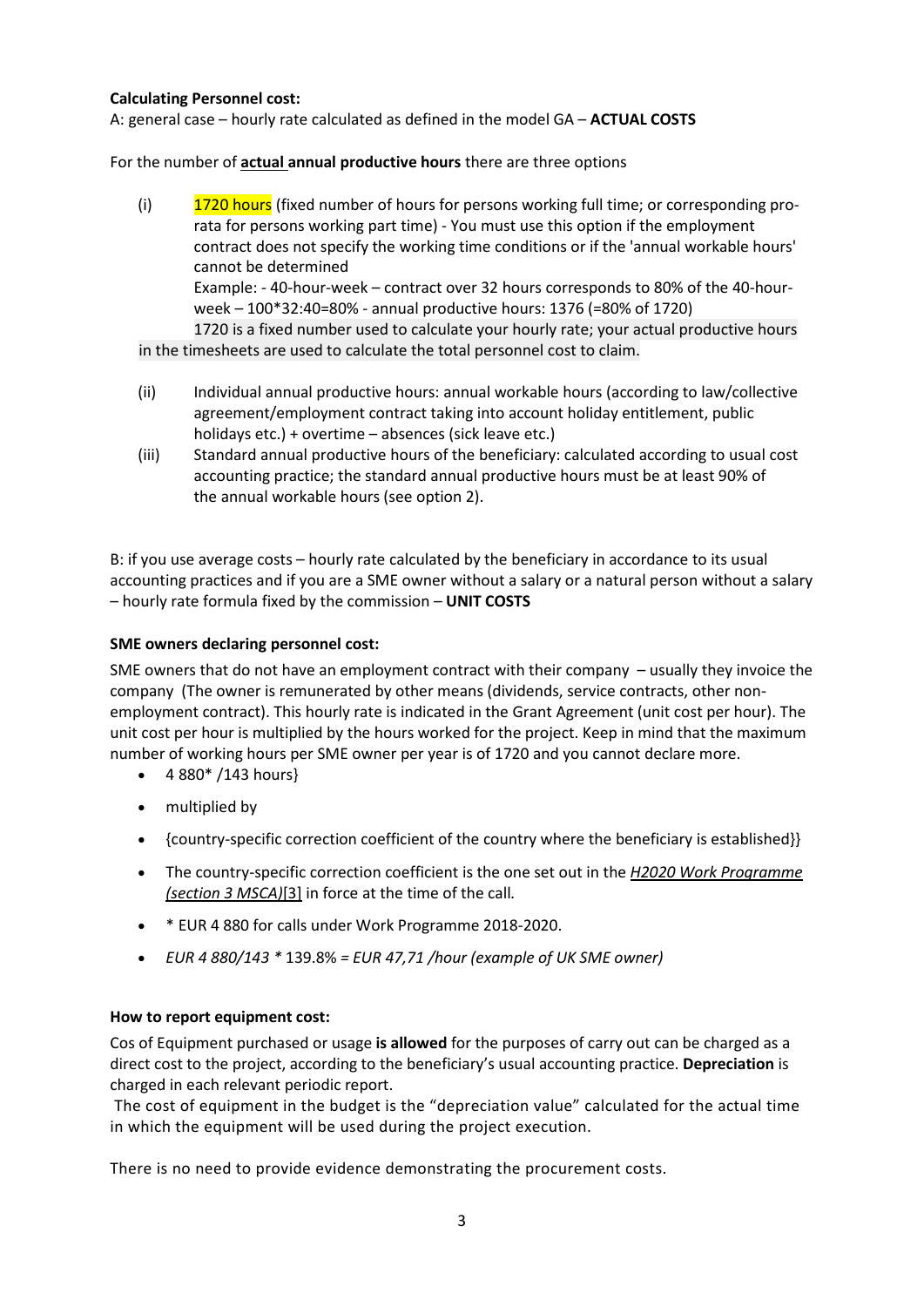Usually, computers and laptops, being basic office equipment, would be accounted for as indirect costs. However, if the equipment can be directly and exclusively linked to the project and if it is in accordance with the usual accounting practices of the institution, such costs may also be accounted for as direct costs. (e.g. computer with a high processing power necessary for the project and usually not used as general office equipment).

It is allowed to charge the use of own equipment on the project, provided that the depreciation period has not been completed yet and that only the use for the project is claimed. In general, the national depreciation rules have to be applied during the project period. However, it is not always easy to define "full time" or "part time" use of equipment. Some universitie/organization s have a standardised system for monitoring the times of use of equipment (time sheet for equipment"). Alternatively, the costs are often covered by the indirect costs.

# **Time Sheets:**



The timesheet needs to be adapted to your organisation's records. **Please find enclosed a template for time-sheets in excel. I also have enclosed as example that of the EC** . You may also use your own model, provided that it fulfills the minimum conditions and it contains at least the information detailed below.

Information included in time-sheets must match records of annual leave, sick leave, other leaves and work-related travel. In other words: hours declared by researchers for Horizon 2020 projects during their holidays cannot be charged to the project.

Time records should include, as a minimum:

- - the title and number of the action, as specified in the GA
- - the beneficiary's full name, as specified in the GA
- - the full name, date and signature of the person working for the action
- - the number of hours worked for the action in the period covered by the time record
- - the supervisor's full name and signature
- - a reference to the action tasks or work packages of Annex 1, to which the person has contributed by the reported working hours.

Time must be recorded through a reliable time recording system (time sheets or equivalent) a SME owner without a salary or a natural person without a salary – hourly rate formula fixed by the commission – **UNIT COSTS**

Example: - 40-hour-week – contract over 32 hours corresponds to 80% of the 40-hour-week – 100\*32:40=80% - annual productive hours: 1376 (=80% of 1720) 1720 is a fixed number used to calculate your hourly rate; your actual productive hours in the timesheets are used to calculate the total personnel cost to claim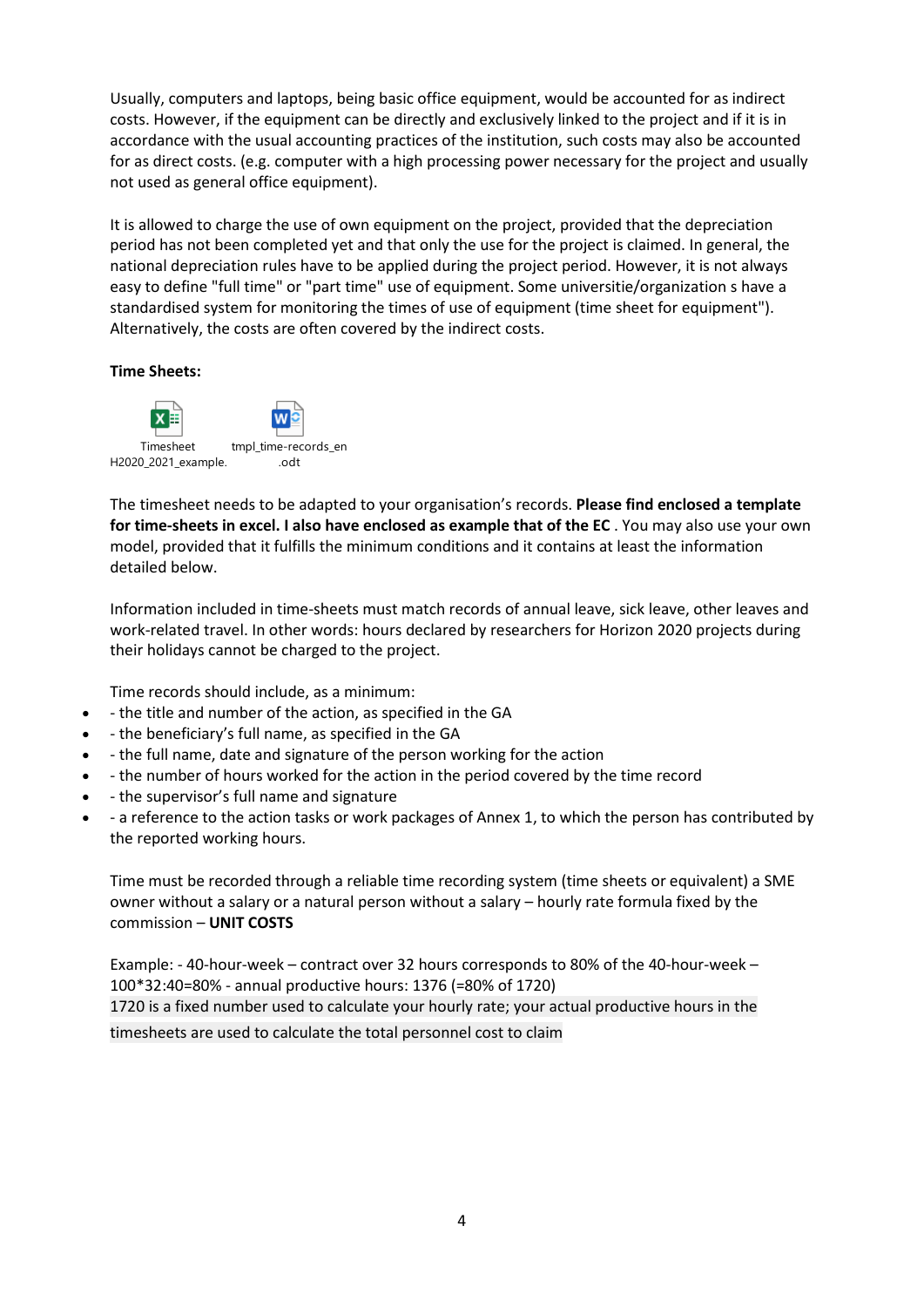# **FAQ – Third Parties**

|  |  | Summary table with options for involving third parties |  |
|--|--|--------------------------------------------------------|--|
|  |  |                                                        |  |

|                    | Main features                    |           |           |            |            |                |                    |
|--------------------|----------------------------------|-----------|-----------|------------|------------|----------------|--------------------|
| <b>Third Party</b> | Does                             | Provides  | What is   | Must be    | Indirect   | Rules for      | <b>MGA Article</b> |
|                    | work of                          | resources | eligible? | indicated  | costs      | selecting the  |                    |
|                    | the                              | or        |           | in Annex 1 | eligible   | third party    |                    |
|                    | action                           | services  |           |            |            |                |                    |
| Contractors        | no                               | yes       | Price     | no         | yes        | - Best value   | Article 10         |
| (providing         |                                  |           | quoted    |            |            | for money -    |                    |
| goods, works       |                                  |           |           |            |            | Avoiding       |                    |
| or services)       |                                  |           |           |            |            | conflict of    |                    |
|                    |                                  |           |           |            |            | interest       |                    |
| Subcontractors     | yes                              | no        | Price     | yes        | no         | - Best value   | Article 13         |
|                    |                                  |           | quoted    |            |            | for money -    |                    |
|                    |                                  |           |           |            |            | Avoiding       |                    |
|                    |                                  |           |           |            |            | conflict of    |                    |
|                    |                                  |           |           |            |            | interest       |                    |
| Third party        | no                               | yes       | Costs     | Yes        | Yes        | Cannot be      | Articles 11 and 12 |
| providing in-      |                                  |           | incurred  |            |            | used to        |                    |
| kind               |                                  |           |           |            |            | circumvent     |                    |
| contributions      |                                  |           |           |            |            | the standard   |                    |
|                    |                                  |           |           |            |            | Horizon        |                    |
|                    |                                  |           |           |            |            | 2020 rules     |                    |
|                    |                                  |           |           |            |            | for            |                    |
|                    |                                  |           |           |            |            | participation  |                    |
| Linked third       | yes                              | no        | Costs     | yes        | yes        | Must be        | Article 14         |
| party              |                                  |           | incurred  |            |            | affiliated to/ |                    |
|                    |                                  |           |           |            |            | have a legal   |                    |
|                    |                                  |           |           |            |            | link with the  |                    |
|                    |                                  |           |           |            |            | beneficiary    |                    |
|                    |                                  |           |           |            |            | and be         |                    |
|                    |                                  |           |           |            |            | eligible for   |                    |
|                    |                                  |           |           |            |            | funding        |                    |
| International      | yes                              | no        | n/a       | yes        | n/a        | Must not be    | Article 14a        |
| partners           |                                  |           |           |            |            | eligible for   |                    |
|                    |                                  |           |           |            |            | funding in     |                    |
|                    |                                  |           |           |            |            | Horizon        |                    |
|                    |                                  |           |           |            |            | 2020           |                    |
| Financial          | Available only if allowed in the |           |           | yes        | no         | According to   | Article 15         |
| support to         | call The activities involve      |           |           |            | conditions |                |                    |
| third parties      | providing financial support to   |           |           |            | set out in |                |                    |
|                    | the target population            |           |           |            |            | Annex 1        |                    |

The Horizon 2020 Model Grant Agreement (MGA) envisages the following main options for the involvement of third parties:

- Contracts for goods, works and services Article 10
- Third parties providing in-kind contributions against payment Article 11
- Third parties providing in-kind contributions free of charge Article12
- Implementation of action tasks by subcontractors Article 13
- Implementation of action tasks by linked third parties Article14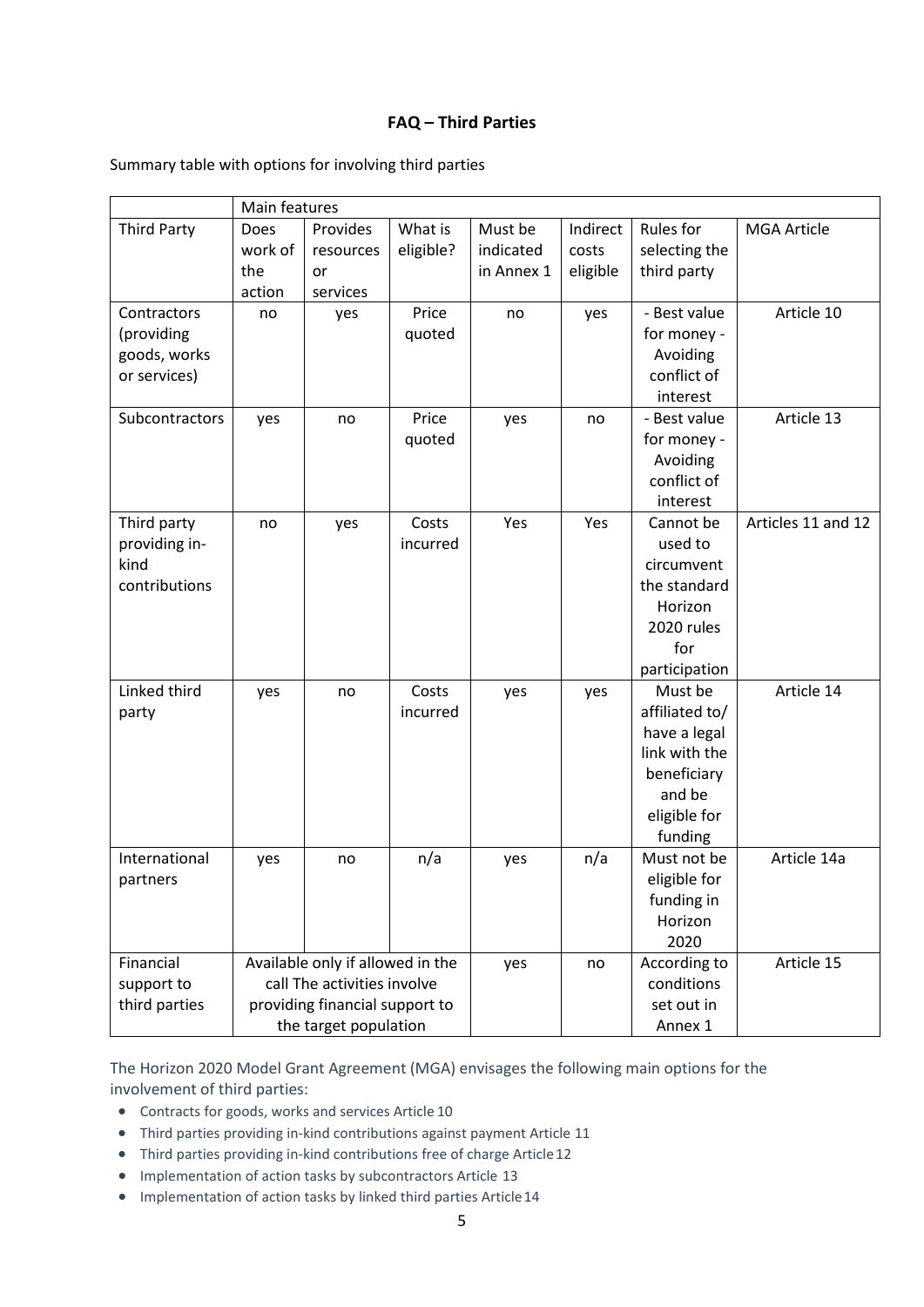• Implementation of action tasks by international partners Article14a

The option allowing international partners not receiving EU funding to be involved as third parties (Article 14a) was introduced in v.4.0 of the MGA (February 2017) and does not apply to earlier versions of grant agreements.

In addition, and only if explicitly allowed in the relevant Horizon 2020 Work Programme or call, beneficiaries may provide financial support to third parties under Article 15. Such support can take various forms (e.g. prizes, scholarships, non-repayable financial assistance, etc.) and can be awarded to natural and legal persons.

# **Subcontacting Questions**

# **the difference between contracts for goods works and services and subcontracts?**

In general, contracts to purchase goods, works or services (Article 10) do not cover the implementation of action tasks but are necessary for the beneficiaries to implement these tasks. Furthermore, they are usually limited in value and scope and do not need to be described in Annex 1 of the grant agreement. An example would be a contract for an audit Certificate on the Financial Statements (CFS), which is required to implement the tasks on a Horizon 2020 action but is not an action task itself. On the other hand, subcontracts (Article 13) imply the implementation of specific tasks, which are part of the action and are explicitly mentioned in Annex 1.

When preparing their proposals, applicants will need to decide what will become an action task described in Annex 1 and what will not – this can vary significantly depending on the nature of the project, and must done on a case-by-case basis, bearing in mind that the difference between the two options is not always clear-cut. This will then form the basis for a subsequent decision on whether a contract or a subcontract will be required. Applicants should also take into account that contracts for goods, works and services attract overheads, while subcontracts do not. The direct cost of each subcontract will be deducted from the overall budget when the flat rate for indirect costs is applied.

# **the main rules to be followed when choosing subcontractors/contracts for goods, works and services on a Horizon 2020 action?**

The main rules are ensuring 'best value for money' and 'avoiding conflict of interest

#### **What constitutes a conflict of interest when awarding subcontracts/contracts in Horizon 2020?**

A conflict of interest exists if, for example, shared interests influence the contract/subcontract's award procedure or the price, which no longer corresponds to the market price. Examples of conflicts of interest are included in the annotations to Article 35 of the Annotated MGA.

#### **subcontract part of the work to another beneficiary on the project or an affiliate?**

Subcontracting between beneficiaries is not allowed under the same grant agreement. If one beneficiary needs the services of another in order to perform its part of the work on the actions, the second beneficiary should declare the relevant costs for that work.

Similarly, subcontracting to affiliates is normally not allowed, unless they have a framework contract with the beneficiary, or the affiliate is the beneficiary's usual provider and the subcontract is priced at market conditions. Otherwise, these affiliates may work on the action as linked third parties, under Article 14, and they must declare their own costs.

**Does the best value for money principle require a competitive selection procedure in all cases?**  No, the best value for money principle does not require competitive selection procedures in all cases, but the applicant must be able to demonstrate how best value for money was ensured in other ways.

#### **How can I ensure that the price charged by a subcontractor represents best value for money?**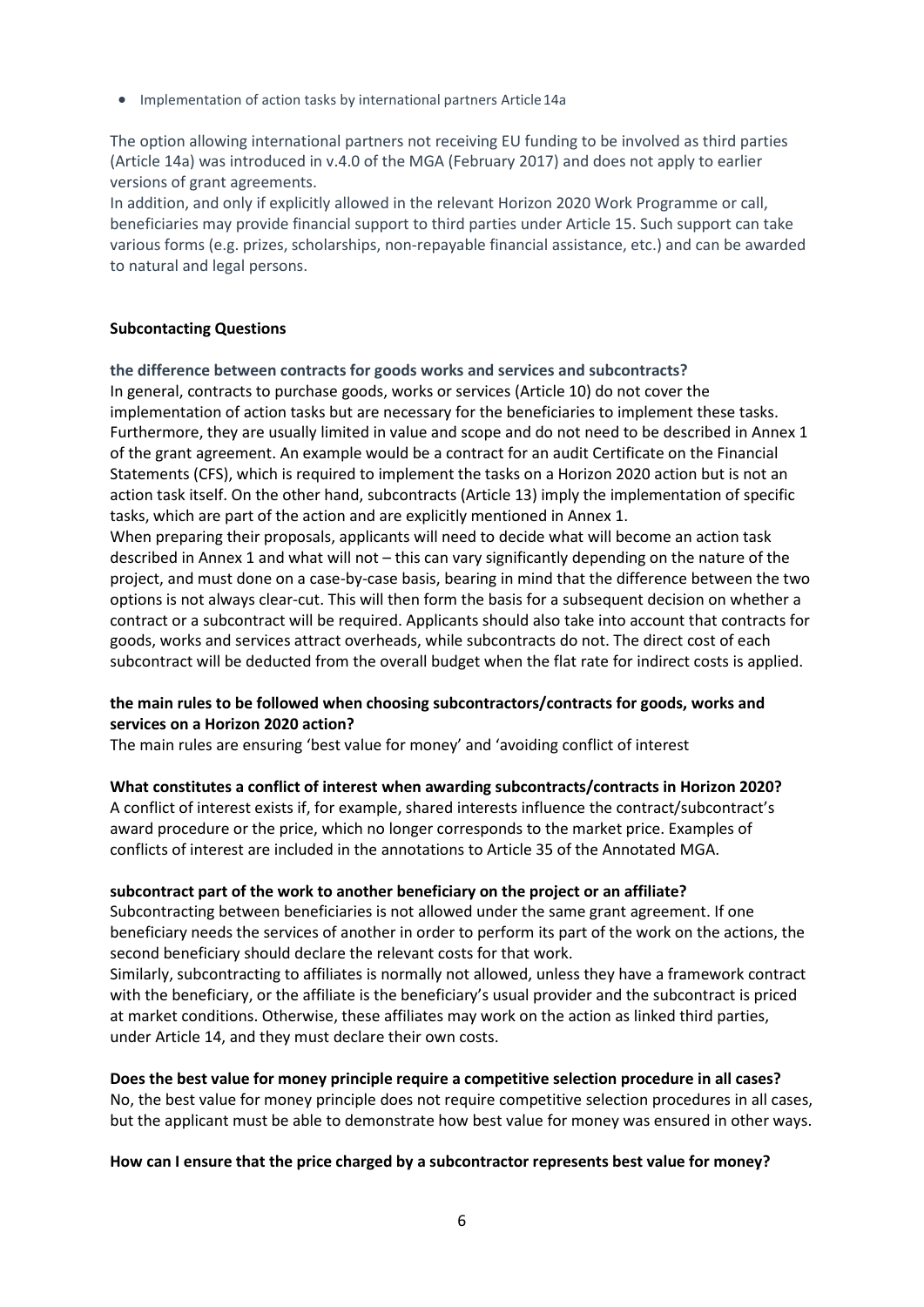The safest thing to do is to go through a competitive selection procedure, which will normally require the applicant to collect at least three quotes for the goods, works or services.

If the beneficiaries are 'contracting authorities' or 'contracting entities' (within the meaning of the EU public procurement directives **2014/24/EC** and **2014/25/EC** — or any EU legislation that replaces these directives), they must also comply with the applicable national law on public procurement. These rules normally provide for special procurement processes for the types of contracts they cover.

# **Can I provide the names of the future subcontractors in the application form?**

No, the names of the subcontractors are, in principle, not needed at the application stage as, in most cases, they will need to be selected in a competitive selection procedure.

# **Do subcontractors need to follow the Horizon 2020 funding model (100% + 25%) when charging costs?**

No, subcontractors do not charge their actual costs, but name a price, which can include a profit.

# **Can I use a framework contract to select a subcontractor?**

Yes, framework contracts can be used for selecting a provider if this is the usual practice of the beneficiary, for example for specific types of goods or services. In order to be eligible, the framework contract must be awarded on the basis of best value for money and absence of conflict of interest. The framework contract does not necessarily have to be concluded before the start of the action.

# **I am a coordinator of a Horizon 2020 action. Can I subcontract tasks related to the coordination of the project to another entity?**

No, coordination tasks, such as the distribution of funds, review of reports and other tasks listed under Article 41.2(b) of the MGA cannot be subcontracted. Other activities of the coordinator may, in principle, be subcontracted to other organisations

**Can I as partner/beneficiary hire/contract someone (**reallocating within the same budget)**?** Yes this is possible but you have to offer this person a (temporary) contract, or through an employment agency (uitzendbureau).

# **Can I charge the cost of a subcontract that had not been foreseen at the time of the signature of the grant agreement, and thus not indicated in Annexes 1 (Description of the Action) and 2 (Budget of the Action)?**

If the need for a subcontract is not foreseen at the moment of the signature of the grant agreement, the coordinator should normally request an amendment in order to introduce it in Annexes 1 and 2. Exceptionally, the Commission may approve costs related to subcontracts which are not included in Annexes 1 and 2 without formally amending the grant agreement, under the so-called 'simplified approval procedure', but the beneficiary bears the risk of the costs being rejected. Under the simplified procedure, the new subcontract must be included and explained in the technical periodic report (section 'unforeseen subcontractor'). It is important to understand that approval will not be granted if the subcontract risks substantially changing the nature of the project.

#### **Can we include external experts/collaborators and can they claim cost**

the only cost for external experts/collaborators that can be declared is travel cost and subsistence cost (food an accommodation expenses per diems for external experts/collaborators can be declared as **Other direct cost**.

If the external collaborators are going to send an invoice for their services then it has to go through a contract for purchase of goods and services – **best value for money rule – according to procurement rules that apply for the beneficiary (**article 10 of the grant agreement Purchase of goods, works or services). Here in the Netherlands if the purchase is below 50,000 euro's no need for procurement one quotation is sufficient.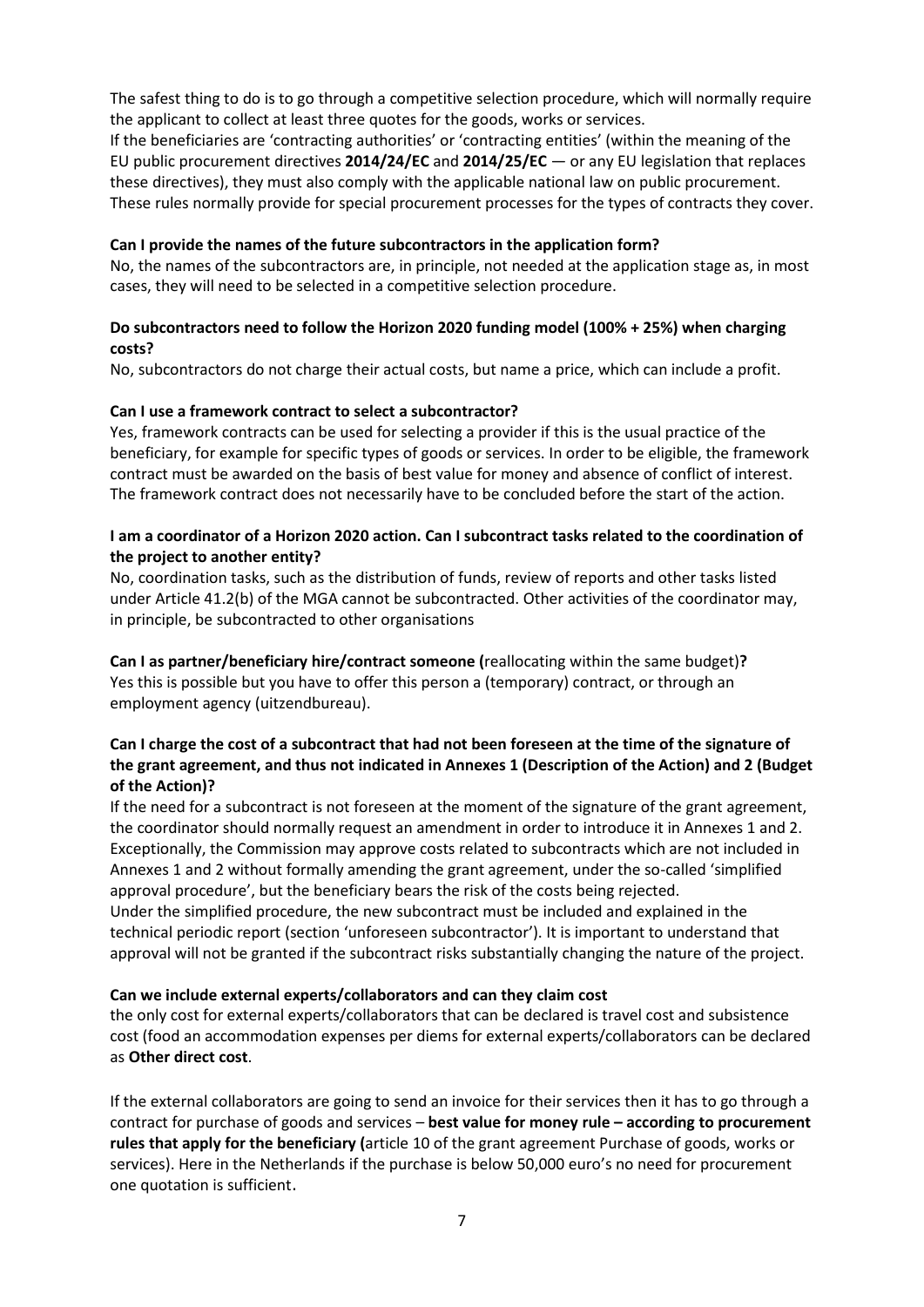# **Who owns the intellectual property generated by a subcontractor?**

The beneficiary remains responsible for all its rights and obligations under the grant agreement, including the tasks carried out by a subcontractor. Therefore, any subcontracts should in particular foresee that IP generated by a subcontractor belongs to the beneficiary.

# **EQUIPMENT**

#### **Can full cost be claimed for equipment?**

Full purchase cost of equipment can be charged to the project, but full cost cannot be claimed usually only depreciation costs.

if the equipment was purchased specifically for the MINAGRIS project, and it no longer has any value afterwards, it may be written off in 48 months. You then effectively increase the full purchase price via depreciation periods. Should the purchase of equipment have a depreciation period of 60 months, while the project us running for 48 month. Normally you use the depreciation period that is customary within the organization.

The equipment must be used in the project period. **Costs of services or equipment supplied to a beneficiary** may be invoiced and paid after the project end date if the services or equipment were necessary for implementing the project and **used in the project period**. The costs of services or equipment supplied after the end of the project are NOT eligible.

#### **Can we purchase a new computer or a hard drive and RAM for an existing computer?**

Yes both are both eligible cost and can be categorizes as **direct cost.**

In all cases i.e. purchase server, new computer, hard drive and RAM for existing computer the bestvalue-form money principle applies.

#### **Purchase of equipment**

The main principles for eligibility of costs:

• The equipment is eligible.

# • **The best-value-for-money principle (or if appropriate, the lowest price) is respected and there is no conflict of interest.**

• The equipment is written off in accordance with the accounting principles of the Beneficiary and international accounting standards.

In order to ensure that the best-value-for-money principle is met, a Beneficiary should use competitive selection procedures (lowest price is an important factor, but it is not always automatic that the offer with the lowest price has to be selected); should take into account existing framework contracts and should follow national laws on public procurement. Purchases between Beneficiaries, in principle, are not accepted, but may be acceptable in exceptional and justified cases (e.g. Beneficiary A is a usual supplier to Beneficiary B for a specific consumable).

**Can the cost of purchasing a refrigerator, which as the purchase of equipment belongs in this whole category, be added for the amount of approximately 500 Eur without a formal charge, or should all this be harmonized first? We need to buy a refrigerator with the possibility of freezing up to -20 C. The planned expenditure is approximately 500Eur. Namely, we currently have a crowd with samples at the Institute because a lot of projects are underway.**

Please bear in mind although the cost of buying equipment for the scope of the project is fully eligible, the EU grant justifies **this expense ONLY for the duration of the project, thus the calculation of amortization is needed.**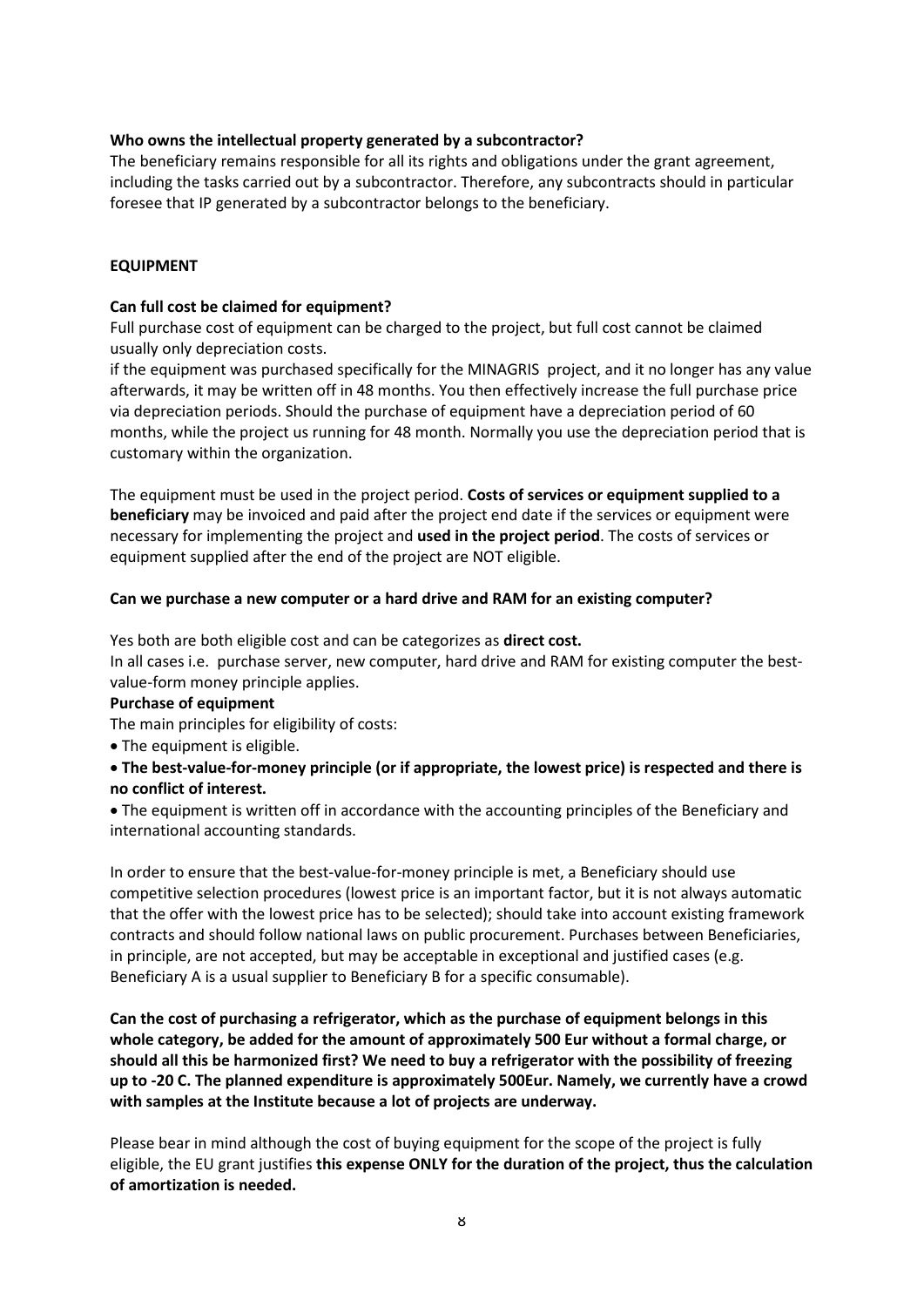**Calculation tips**: for each equipment type of expense: (a) cost per item, (b) amortization time (e.g. in years), (c) usage for the project (in %) and (d) use time in project (again in years). With the following simple formula, you can have the real cost for each piece of equipment in your project: *(a / b) \* c \* d*

#### **Budget Transfer**

# **Is it possible to reallocate funds within the Other direct costs category, more precisely from the Travell and/or Other goods and services subcategory to Equipment subcategory?**

Yes: Budget transfers and re-allocations no amendment is needed from one budget category to another budget category so yes you can move the Travell and/or Other goods and services subcategory to Equipment subcategory.

#### **Can I move total budget from other direct cost without official request to the EC**

Yes you can move this amount between the cost categories travel, equipment, other goods and services and you can do that without official submission.

#### **Can I move budget of travel cost to personnel cost**

Yes budget transfer from other direct cost (travel) to personnel cost is allowed.

#### **Can I move Budget transfer from personnel cost to subcontracting**

Budget transfer from personnel cost to subcontracting requires normally an amendment only exception see simplified approval procedure but is very tricky.

**New subcontracts** — The transfer of budget intended to increase the eligible costs for 'subcontracting' is considered to reflect a significant change of Annex 1 normally requires an amendment (unless the beneficiary uses the simplified approval procedure without formal amendment provided for in [Article 13\)](https://webgate.ec.europa.eu/funding-tenders/opportunities/content/article-13-%E2%80%94-implementation-action-tasks-subcontractors_en).

*Example (amendment): Beneficiary A subcontracts an action task during the action implementation, because it decided not to recruit additional personnel as initially foreseen, but to use a subcontractor. It requests an ex-ante approval via an amendment (see [Article 55\)](https://webgate.ec.europa.eu/funding-tenders/opportunities/content/article-55-%E2%80%94-amendments-agreement_en)*

*Example (simplified approval procedure): A beneficiary wants to subcontract a task that originally it was going to carry out by itself. It wants to transfer EUR 100 000 from personnel costs to subcontracting. In order to make sure that this new subcontracting is possible and its cost is eligible, this will require an amendment to the GA before the subcontracting takes place. However, the beneficiary doesn't request an amendment, but declares the change only with the next periodic technical report (at its own risk)= tricky. Since the Commission approves the report,*  the costs of the additional subcontract are eligible. Beneficiaries that rely on the simplified approval procedure bear the **full risk** of non-approval and rejection by the Commission/Agency *(see [Article 13\)](https://webgate.ec.europa.eu/funding-tenders/opportunities/content/article-13-%E2%80%94-implementation-action-tasks-subcontractors_en)*.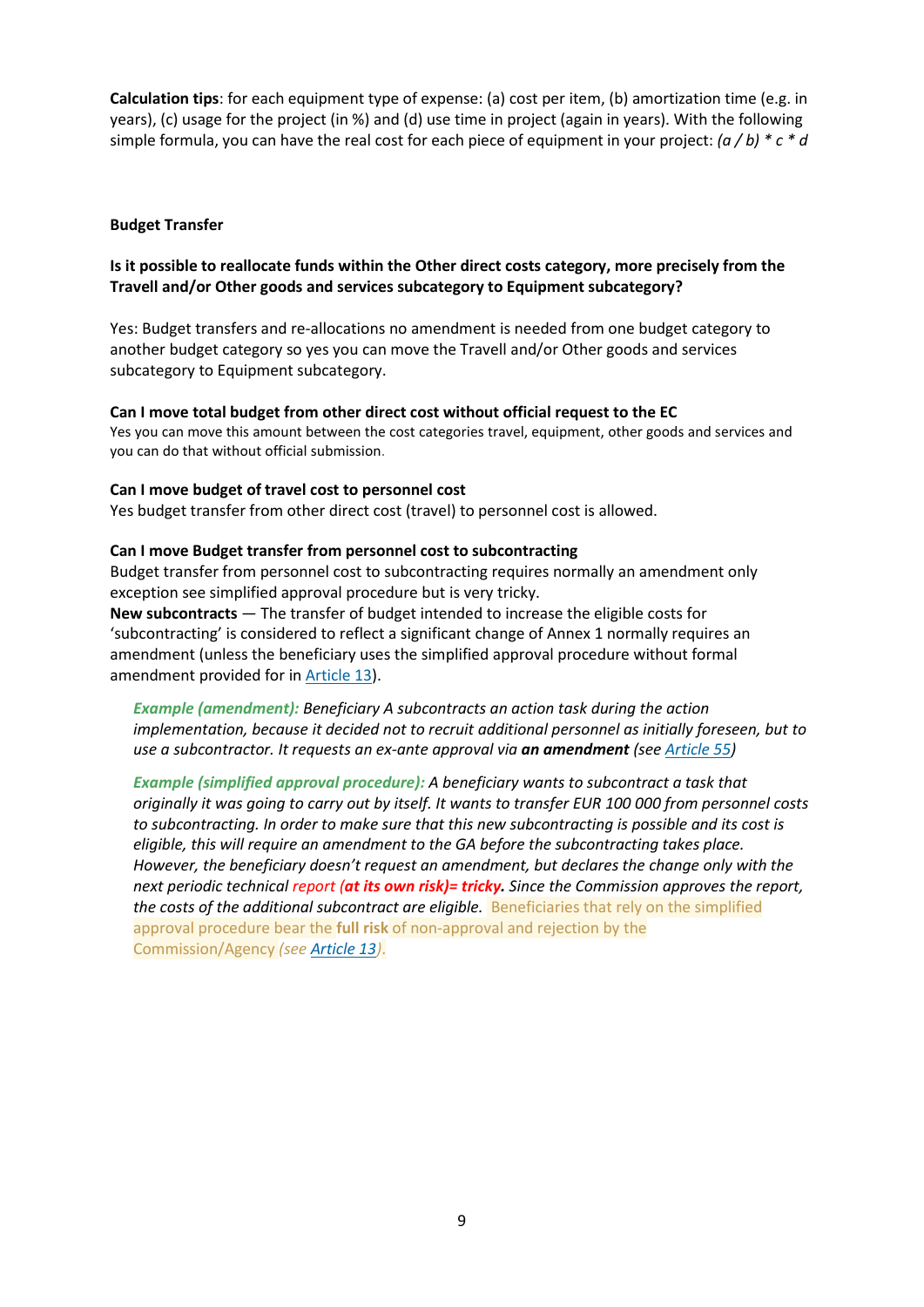# **REPORTING:**

The costs must be broken down according to the following **standard budget categories** at the end of each reporting period:

- **[Personnel costs](https://eur03.safelinks.protection.outlook.com/?url=https%3A%2F%2Fwww.ffg.at%2Fen%2Fnode%2F31490&data=04%7C01%7Celizabeth.rijksen%40wur.nl%7C5a0c77b12a8a4d7bc6d908d993a5faf0%7C27d137e5761f4dc1af88d26430abb18f%7C0%7C0%7C637703163347401292%7CUnknown%7CTWFpbGZsb3d8eyJWIjoiMC4wLjAwMDAiLCJQIjoiV2luMzIiLCJBTiI6Ik1haWwiLCJXVCI6Mn0%3D%7C1000&sdata=J9Gq%2BetWevpKFdOn9q5XnQ9gUTshpps2AgVxEyW30fQ%3D&reserved=0)**
- **[Subcontracting](https://eur03.safelinks.protection.outlook.com/?url=https%3A%2F%2Fwww.ffg.at%2Fen%2Fnode%2F31494&data=04%7C01%7Celizabeth.rijksen%40wur.nl%7C5a0c77b12a8a4d7bc6d908d993a5faf0%7C27d137e5761f4dc1af88d26430abb18f%7C0%7C0%7C637703163347401292%7CUnknown%7CTWFpbGZsb3d8eyJWIjoiMC4wLjAwMDAiLCJQIjoiV2luMzIiLCJBTiI6Ik1haWwiLCJXVCI6Mn0%3D%7C1000&sdata=pvYftl4cqzmkGQ1GciWAVxQa6eGjWsZegb33vDS8j5I%3D&reserved=0)**
- **Other direct costs:** [travel costs,](https://eur03.safelinks.protection.outlook.com/?url=https%3A%2F%2Fwww.ffg.at%2Fen%2Fnode%2F31487&data=04%7C01%7Celizabeth.rijksen%40wur.nl%7C5a0c77b12a8a4d7bc6d908d993a5faf0%7C27d137e5761f4dc1af88d26430abb18f%7C0%7C0%7C637703163347411288%7CUnknown%7CTWFpbGZsb3d8eyJWIjoiMC4wLjAwMDAiLCJQIjoiV2luMzIiLCJBTiI6Ik1haWwiLCJXVCI6Mn0%3D%7C1000&sdata=RDxToLw%2FRKkLkcRmgOjkdGd%2BYxmXuoUqTJbbf0LxoD4%3D&reserved=0) [equipment/infrastructure,](https://eur03.safelinks.protection.outlook.com/?url=https%3A%2F%2Fwww.ffg.at%2Fen%2Fnode%2F31493&data=04%7C01%7Celizabeth.rijksen%40wur.nl%7C5a0c77b12a8a4d7bc6d908d993a5faf0%7C27d137e5761f4dc1af88d26430abb18f%7C0%7C0%7C637703163347411288%7CUnknown%7CTWFpbGZsb3d8eyJWIjoiMC4wLjAwMDAiLCJQIjoiV2luMzIiLCJBTiI6Ik1haWwiLCJXVCI6Mn0%3D%7C1000&sdata=u%2B3HPwG4EBzsv4UGBr%2FdvaGBVp9cxC1slN3r49BwVSY%3D&reserved=0) [other goods and services](https://eur03.safelinks.protection.outlook.com/?url=https%3A%2F%2Fwww.ffg.at%2Fen%2Fnode%2F31497&data=04%7C01%7Celizabeth.rijksen%40wur.nl%7C5a0c77b12a8a4d7bc6d908d993a5faf0%7C27d137e5761f4dc1af88d26430abb18f%7C0%7C0%7C637703163347421279%7CUnknown%7CTWFpbGZsb3d8eyJWIjoiMC4wLjAwMDAiLCJQIjoiV2luMzIiLCJBTiI6Ik1haWwiLCJXVCI6Mn0%3D%7C1000&sdata=4UB3RN64TIttCJixPOe%2Bd8Sk%2FCtRx2AxDk2RfhMJzeI%3D&reserved=0)
- **[Indirect costs](https://eur03.safelinks.protection.outlook.com/?url=https%3A%2F%2Fwww.ffg.at%2Fen%2Fnode%2F31496&data=04%7C01%7Celizabeth.rijksen%40wur.nl%7C5a0c77b12a8a4d7bc6d908d993a5faf0%7C27d137e5761f4dc1af88d26430abb18f%7C0%7C0%7C637703163347431276%7CUnknown%7CTWFpbGZsb3d8eyJWIjoiMC4wLjAwMDAiLCJQIjoiV2luMzIiLCJBTiI6Ik1haWwiLCJXVCI6Mn0%3D%7C1000&sdata=o%2BHTReSE4CksYY2j0lF4cr3JxsbbUZPI94rGz6M0ROE%3D&reserved=0)**

Accounting is usually based on "**actual costs**" **in line with the following requirements**:

All actual costs must …

- 1. **be actually incurred by the participant** (no estimated/imputed/budgeted costs),
- 2. **be incurred in the project period** (exception: travel costs for kick-off meeting; costs of [final](https://eur03.safelinks.protection.outlook.com/?url=https%3A%2F%2Fwww.ffg.at%2Fen%2Fnode%2F48203&data=04%7C01%7Celizabeth.rijksen%40wur.nl%7C5a0c77b12a8a4d7bc6d908d993a5faf0%7C27d137e5761f4dc1af88d26430abb18f%7C0%7C0%7C637703163347431276%7CUnknown%7CTWFpbGZsb3d8eyJWIjoiMC4wLjAwMDAiLCJQIjoiV2luMzIiLCJBTiI6Ik1haWwiLCJXVCI6Mn0%3D%7C1000&sdata=8Imu%2BLPvnovQBzwOtXoUDAi0uIkUHlUZpvEveGCqeYE%3D&reserved=0)  [report](https://eur03.safelinks.protection.outlook.com/?url=https%3A%2F%2Fwww.ffg.at%2Fen%2Fnode%2F48203&data=04%7C01%7Celizabeth.rijksen%40wur.nl%7C5a0c77b12a8a4d7bc6d908d993a5faf0%7C27d137e5761f4dc1af88d26430abb18f%7C0%7C0%7C637703163347431276%7CUnknown%7CTWFpbGZsb3d8eyJWIjoiMC4wLjAwMDAiLCJQIjoiV2luMzIiLCJBTiI6Ik1haWwiLCJXVCI6Mn0%3D%7C1000&sdata=8Imu%2BLPvnovQBzwOtXoUDAi0uIkUHlUZpvEveGCqeYE%3D&reserved=0) submitted within 60 days of the end of the project),
- 3. **be included in the budget** (indicated in the estimated budget of the GA);
- 4. be incurred in **connection with the action** and **necessary for its implementation**,
- 5. **be identifiable and verifiable** and recorded in the beneficiary's accounts in accordance with the applicable accounting standards and **usual cost accounting practices**,
- 6. comply with the applicable national laws on taxes, labour and social security, and
- 7. **be reasonable and justified** and comply with the principle of sound financial management (in particular regarding **economy and efficiency**).

The following costs are not eligible:

- **provisions** for future losses or debts
- **interest owed**
- **currency exchange losses**
- **deductible VAT** (Please note: However, **VAT** is an eligible cost in Horizon 2020 if the project participant is **not entitled to deduct input tax**. More information can be found under "Downloads" (see below).)

In certain cases defined in the Grant Agreement costs may also be declared as fixed "**unit costs**". Evidence must be provided that the "units" are related to the project, necessary for implementing the project and used in the project period.

**Indirect costs** are reimbursed at a **flat rate** in Horizon 2020. No documentary evidence is necessary. Lump-sum accounting is currently not possible for standard actions (RIA, IA, CSA).

The costs per project must not exceed the **maximum grant amount** specified in the GA. If the requested financial contribution of a beneficiary exceeds a specific value (325,000 euros in "actual costs" and "average personnel costs") a Certificate on the Finanical Statements (CFS) issued by a qualified auditor must be submitted together with the final report.

In addition to the costs incurred by the beneficiaries, the receipt of the project must also be reported. Please note that receipts may lead to a reduction of the grant.

**Cost accounting and signing** of the financial statements by the "**Finanical Signatory (FSIGN**)" of the organisation are carried out **electronically in the Funding & Tender Opportunities Portal**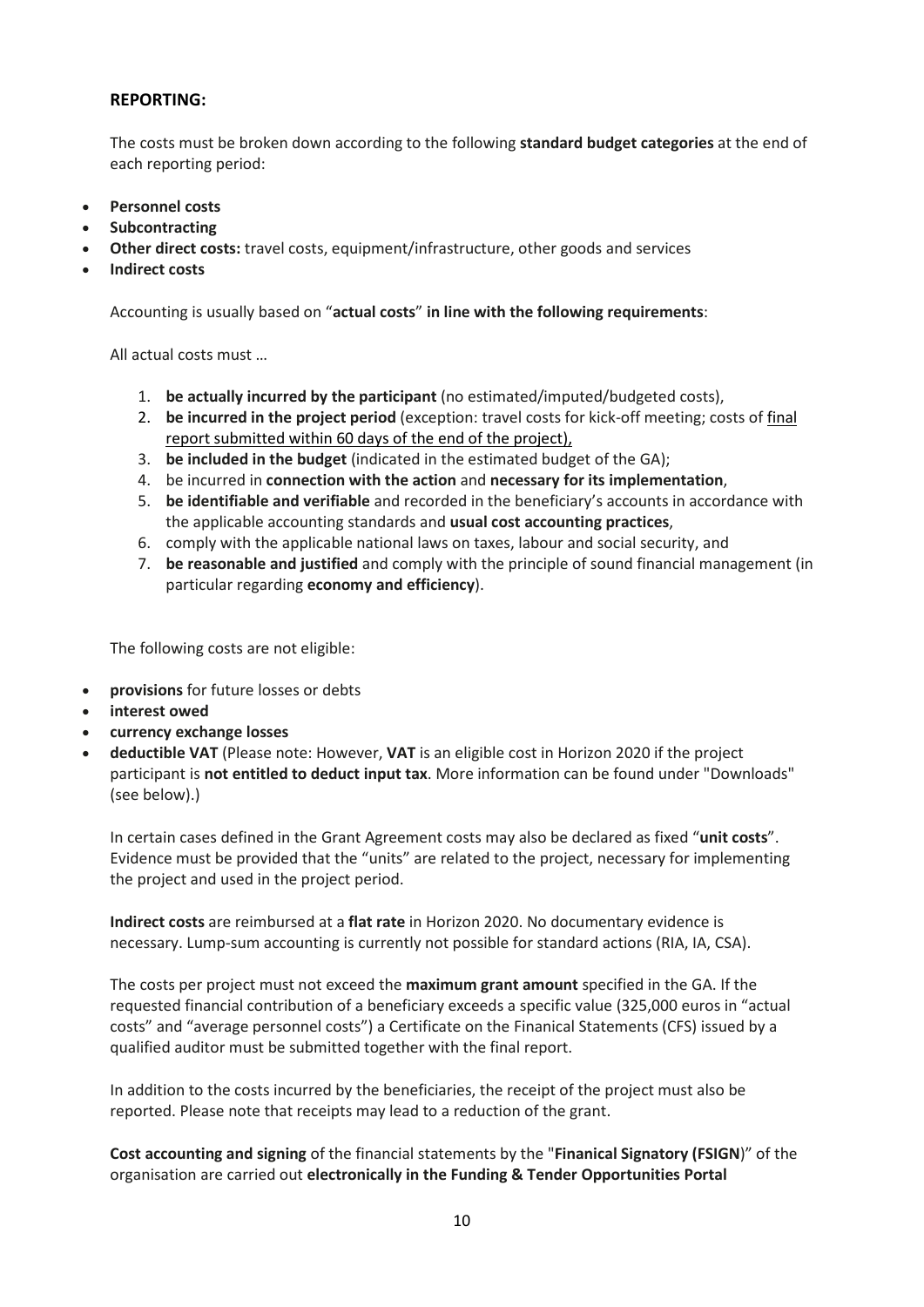# **Personnel costs for employees**

Personnel costs for employees are the most important personnel cost category in practice (Art. 6.2.A.1 of the GA). An hourly rate must be calculated for each employee, which is multiplied by the number of hours worked on the action (**personnel costs = hourly rate x project hours**).

The hourly rate can be calculated on an annual or monthly basis. The annual hourly rate is calculated by dividing the annual **gross gross costs** (i.e. salary, ancillary wage costs and other mandatory salary components) by the annual productive hours (**hourly rate = annual gross gross costs / annual productive hours**).

# **Three options are available for the number of annual productive hours**:

- 1. **1720 hours** (fixed number of hours for persons working full time; or corresponding pro-rata for persons working part time)
- 2. **Individual annual productive hours: annual workable hours** (according to law/collective agreement/employment contract taking into account holiday entitlement, public holidays etc.)
	- **+ overtime – absences** (sick leave etc.)
- 3. **Standard annual productive hours** of the beneficiary: calculated according to usual cost accounting practice; the standard annual productive hours must be at least 90% of the **annual workable hours** (see option 2).

Please note for the annual calculation: If the ongoing financial year is not closed at the time of reporting, the personnel costs from the last closed financial year have to be taken for the calculation (Example: financial year from 01/01-31/12/2020; end of the reporting period: 31/10/2020; therefore the hourly rate from the year 2019 has to be taken for the year 2020 as well).

The monthly hourly rate is calculated by dividing **monthly gross gross costs** (i.e. salary, ancillary wage costs and other mandatory salary components) by one twelfth of the annual productive hours (option 1 or 3). Special payments like the 13th/14th salary must be taken into account on a pro rata basis.

Each organisation may use only one option (monthly or annual hourly rate) per financial year.

Personnel costs for persons working on several funded actions: If the personnel costs of a person are included in several funding programmes (e.g. H2020, FP7, national projects), **a separate hourly rate** must be calculated for each programme according to the relevant guidelines. This will most probably lead to different numbers of hours and may also lead to different denominators (if the noneligible costs differ).

Please note that the personnel costs declared per person and year must not exceed 100% of eligible personnel costs in order to **prevent double funding**. Hours that are not charged to EU projects will not be included in an audit

#### **Other categories of personnel costs**

**Eligible personnel costs also include**:

**Art. 6.2.A.2 GA: Costs for natural persons working under a direct contract** with the beneficiary other than an employment contract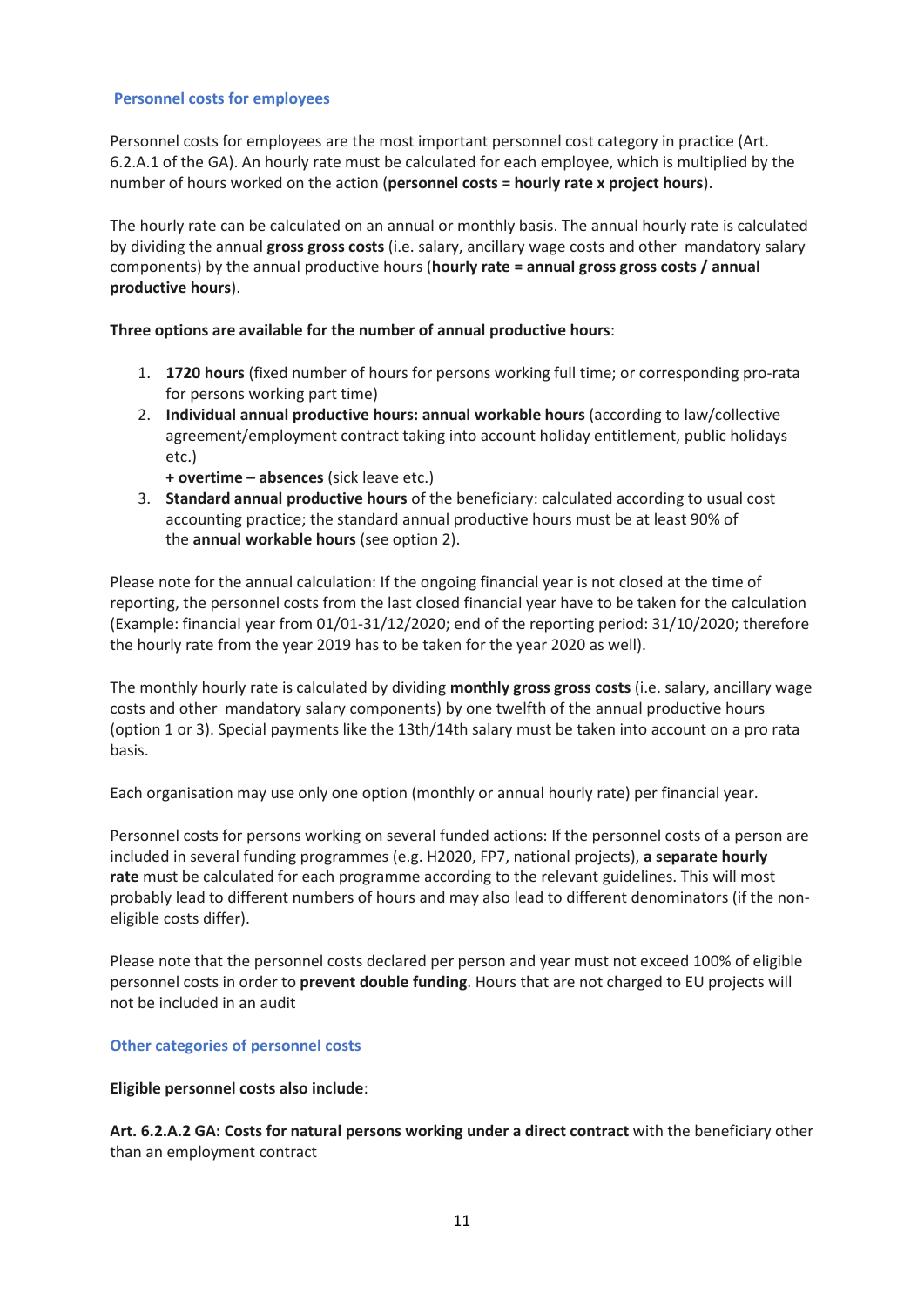**Art. 6.2.A.3 GA: Costs for personnel seconded by a third party** against payment: This category only includes the secondment of employees by organisations which are not temporary work agencies and do not pursue financial interests, but **not** the provision of workers by professional agencies.

Categories **Art. 6.2.A.4 GA (Costs for SME owners** who do not receive a salary) and **Art. 6.2.A.5 GA** (Costs of beneficiaries that are **natural persons** not receiving a salary) include costs for SME owners and natural persons not receiving a salary. They receive a fixed hourly rate for their services (more information can be found under "Downloads" (see below)).

#### **Costs that are not eligible personnel costs**

**Temporary agency workers** hired from agencies whose business model is to assign workers to user undertakings do not fall under the "personnel costs" category. These costs must be declared under "contracts" (cost category "other goods and services)"or subcontracts'.

**Persons working under a contract for work or services** and **experts remunerated on a fee basis** are also considered as "contracts" or "subcontracts".

# **OTHER DIRECT COST**

**Travel costs** may be incurred for project staff (participation in project meetings, presentation of project results at conferences etc.) or for external experts.

Travel costs in Horizon 2020 include **costs for arrival and departure** (round trip), **accommodation costs**, **per diems** and all **taxes and charges** related thereto (non-recoverable VAT, visitor's tax etc.).

All travel costs must be in compliance with the **internal rules/internal, usual practice of the beneficiary** (rules for business travel etc.). If the travel costs of external experts are reimbursed, the trip may either be booked and paid by the beneficiary or booked by the external expert him/herself and reimbursed by the beneficiary.

In addition to the internal rules, the general eligibility criteria must be met. Evidence must be provided that the trip was **"necessary" for the project** and has made an active contribution to the project.

In departure from the general rule that all costs must be incurred during the project duration, **travel costs to the kick-off meeting** are eligible even if the journey to the meeting takes place before the action starting date, provided that the meeting itself is held during the action duration.

Please also ensure that all travel costs can be **clearly assigned to the specific action**. The costs of combined travel (= private/other and project-related purpose) can only be charged to the extent of the project-related costs if

- it is the usual practice of the beneficiary to pay for such travels and
- it has been an actual cost for the beneficiary.

**Equipment, research infrastructure and other assets** are acquired or used in Horizon 2020 actions, only the portion of the depreciation costs allocable to the project is eligible for funding, not the purchase price.

The **depreciation rates** must be calculated according to the usual internal practice of the beneficiary under recognition of national and international rules and standards.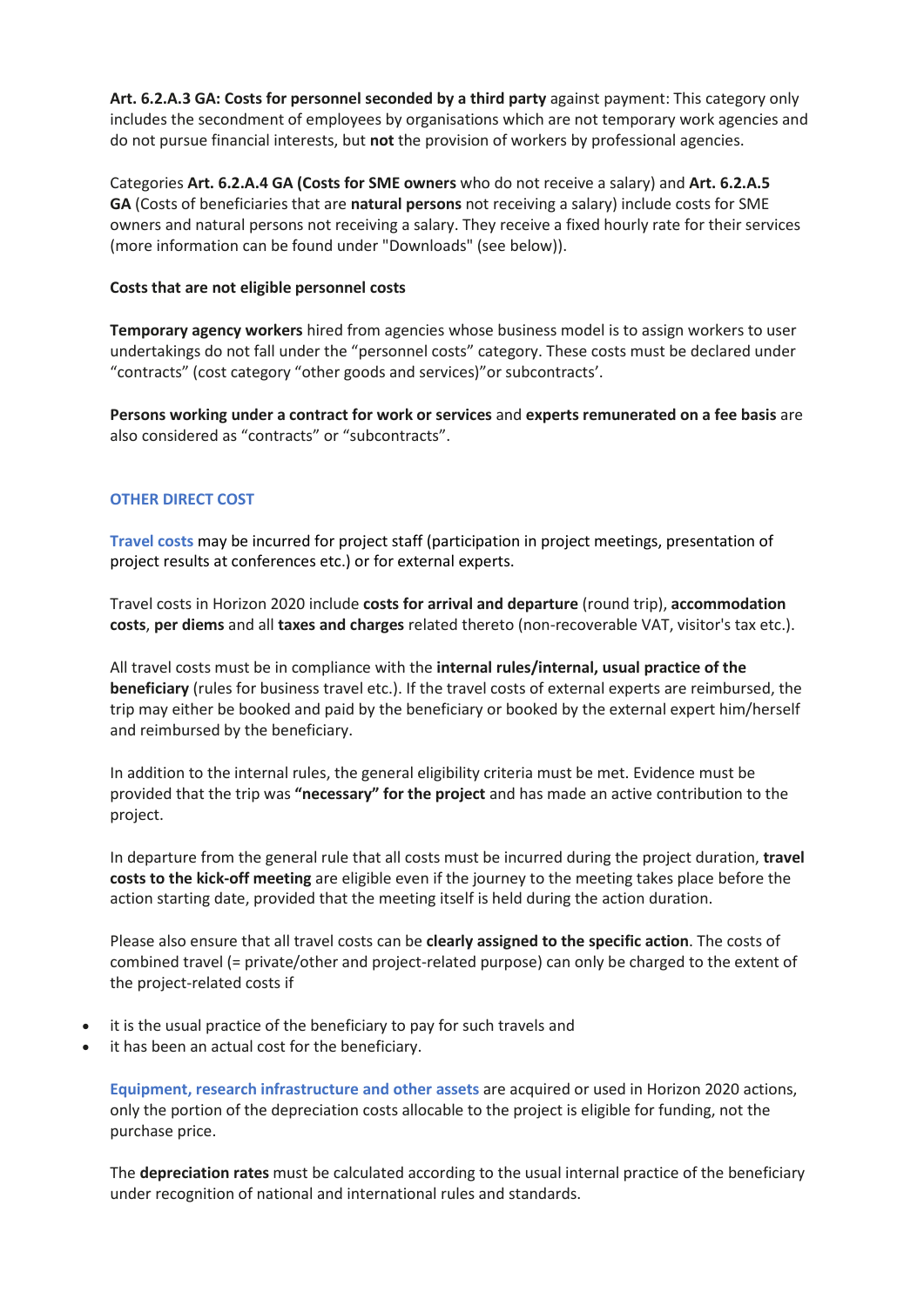Eligible costs of equipment, infrastructure and other assets also include **ancillary costs** necessary for creating the prerequisites for their use (site preparation, delivery, installation etc.). The **time** of use for the project must be **documented** and evidenced, if necessary.

If the equipment is leased and not purchased, the **rental or lease costs** are eligible provided that they follow the beneficiary's usual practices and do not exceed the costs of purchasing the equipment (i.e. are not higher than the depreciation costs of similar equipment). Non-eligible costs (financing costs) must be deducted.

Other goods and services include different goods and services purchased by the beneficiaries from external suppliers in order to be able to carry out their tasks within the project.

**Examples** of "other goods and services" include consumables, catering, printing, graphics and translations,open access publications, costs of audit certificates from qualified auditors (Certificate on the Financial Statements, CFS) as well as licence and patent fees.

Unlike subcontracting costs, these are **not "action tasks"** (i.e. project tasks as specified in the Grant Agreement)), but goods and services required by the beneficiaries themselves to implement "action tasks". The goods and services must be purchased from the supplier offering the **best value for money** and/or the **lowest price**.

**Internal invoicing costs** belongs to this cost category other goods and services

All internally invoiced costs must be **directly measurable and verifiable** and must be **broken down into budget categories.** It is not possible to charge internal costs as **global costs** covering several budget categories (all-in average costs).

Contrary to the FP7, it is also **not possible** to charge **average costs**. Internally invoiced costs may not include indirect costs or a profit margin or mark-up.

The **use** of the invoiced goods and services for the project and the **time of use** must be documented. An "internal invoice" is not necessary, but the beneficiary must document the **methodology of calculation** (which must be part of the usual cost accounting practice of the beneficiary).

Please also note that the hourly rate for **internally invoiced personnel costs** must be calculated according to the **Horizon 2020 rules** and the staff concerned must keep compliant time records (time sheets)

**Indirect Cost:** Please note that goods and services which are treated as indirect costs in accordance with the beneficiary's usual practice may not be charged as direct costs in EU projects.

Indirect costs (overheads) are charged at a flat rate of 25 % of the eligible direct costs (with the exception of some specific costs, especially subcontracting costs) in Horizon 2020.

"Indirect costs" are costs which are necessary for implementing the project, but are not "directly" linked to it (because their share in the project cannot be exactly established). **Typical examples** include costs of renting, operating costs, cost of office equipment, telephone and copy costs.

All beneficiaries receive a flat rate of **25 % of their eligible direct costs**, which covers all their indirect costs. **No indirect costs** are added tosubcontracting costs, in-kind contributions by third parties that are not used on the beneficiary's premises (e.g. use of research infrastructure of a third party on the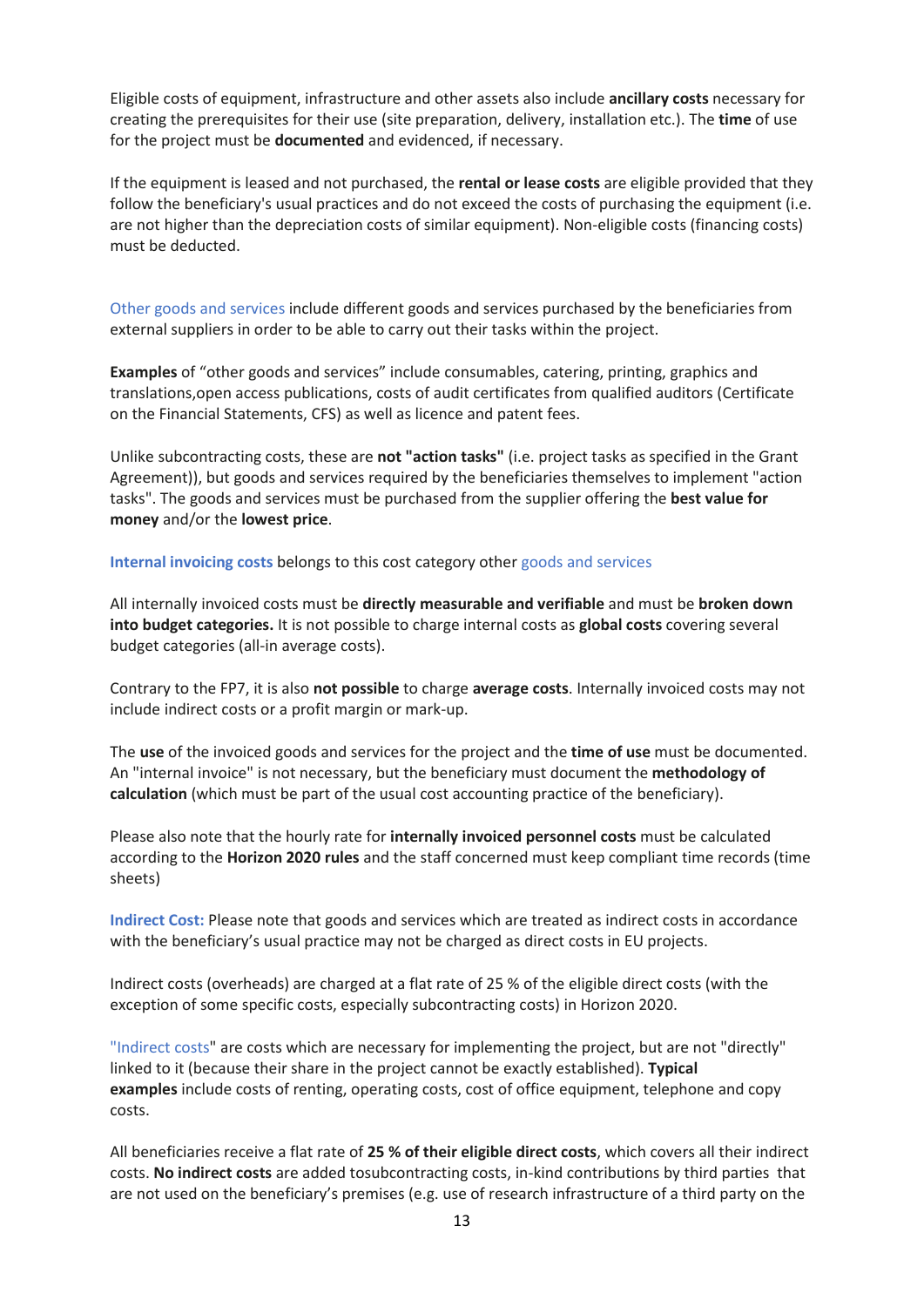premises of that third party), for "financial support to third parties" " and other **costs in special budget categories** that include indirect costs (i.e. these costs are not considered when calculating the 25 % flat rate).

This flat rate is paid **irrespective of the actual amount** of indirect costs and automatically calculated in the "financial statement". Any indirect costs exceeding this amount must be borne by the beneficiaries themselves.

# **FAQ**

**A new person joined the company (and worked for the project for 5 months), for whom we do not have salary data for 12 months from a previous closed financial year. Can we use his actual costs? YES**

• Hourly rate can be calculated based on monthly salary / monthly productive hours (either 1720/12 or standard);

• Any bonuses included in the salary should be charged on pro-rata basis (i.e. only bonus "earned" for 5 months should be included).

# **It is our normal practice to hire temporary workers via work agency. Can we report them under personnel costs?**

**NO**

• For personnel costs, there should be a direct contract with the person;

• Only contracts signed directly with individual persons can be considered under personnel costs category;

• However, such costs may be eligible as "purchase of a service" (Article 10) or as a "subcontracting cost" (Article 13)

# **Can we charge VAT?**

# **YES**

Not all VAT is eligible !

- Only non-deductible part of the VAT is eligible under H2020, i.e. the part of the VAT that is reimbursed /claimed back from tax authorities is not eligible;
- deductible VAT, even if it cannot be identified, cannot be charged to the project (!)

# **Is freight to customers eligible under H2020?**

**YES**

- Transport cost to customers as part of the installation costs for demo projects would be eligible as needed to deliver and install an equipment;
- However, any duty/customs tax related to that delivery is ineligible

# **Are there general conditions for travel to be considered? (e.g. maximum prices for hotels etc.) Do we need a prior approval for international travel**

**NO**

- Your internal travel policy (i.e. use of flat rates for daily allowances) / usual practice needs to be respected;
- We recommend to identify all major overseas travel (e.g. international conferences) in DoA and provide clear link to/clarify why needed for the project;
- A choice of a more expensive hotel would need to be justified (for audit purposes)